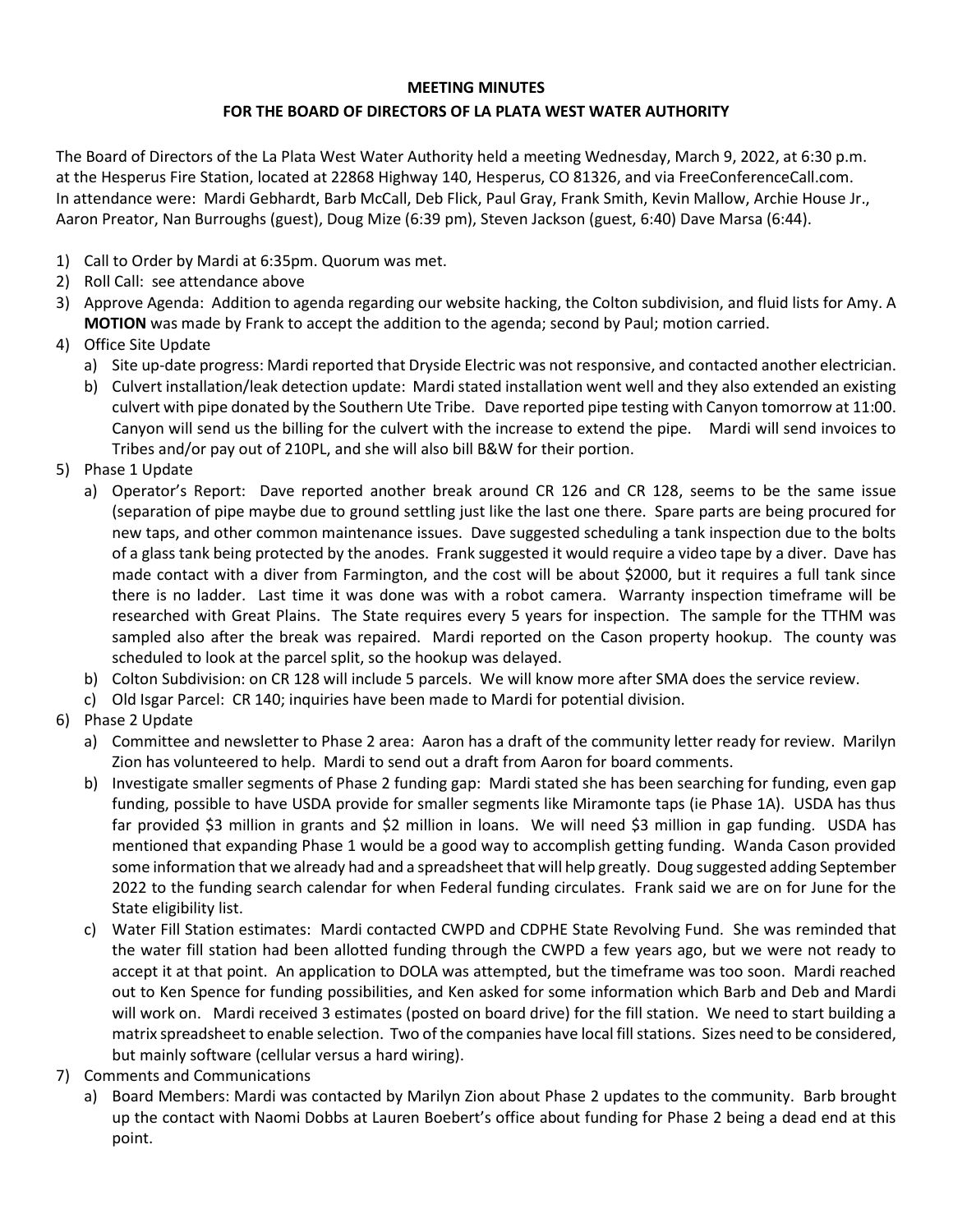- b) ALP update (tabled for a future meeting)
- c) Guests: Steve Jackson (guest) is present to gather information on subscribing as he has purchased a new home in the area on CR 129. Mardi explained the process to get on the system. Nan Burroughs (subscriber) has property in Breen. She stated concerns about progressing with Phase 2, and she would like to see more effort for expansion in Phase 1. She also would like to know about the fill station prospects, and how it would detract from potential subscribers if constructed. Mardi addressed her concerns about Phase 1 infill with examples of new areas coming in along the existing pipeline. LPWWA has been warned the fill station could compete with subscribers, so policies are being developed for local and pricing. Nan is willing to help with suggestions on a virtual committee when we get it formed. Frank stated the addition of customers is already happening, they are just in the process, but it's happening.
- 8) Minutes Approval
	- a) A **MOTION** was made by Frank to approve the meeting minutes of February 9, 2022, with the revisions on the board drive; second by Paul; motion carried.
- 9) Financial reports
	- a) Audit Field work: Mardi reported the field work will be performed in Deb's office again on April 26<sup>th</sup>.
	- b) Internal audit on Commitments: Mardi has found all mistakes; except 1 cent. She is working on balancing refunds, commitments, and found another \$30,000 of interest and CD funds from the Southern Ute Tribe triangle work that was sitting in the old account, so it will need to be redesignated for the audit.
	- c) P&L Report & Accounts Receivable: Deb suggested to have ASAP create an account called, "Customer Goodwill", for the purposes of keeping billing mess-ups with buyers, sellers, transfer errors, etc., and would be reviewed case by case by the board. Kevin suggested a policy that would apply to everyone. It would be realistically a write-off account. Barb suggested calling it "Bad Debt". Doug asked for a policy to follow for consistency in review. Deb will draft a policy for review by the board at the next meeting.
	- d) Consent Agenda: A **MOTION** was made by Paul to accept the consent agenda with the inclusion of the additions listed below; Kevin seconded; motion carried. See spreadsheet attached.
	- e) Bills not in consent agenda: Mardi listed new items that came in since Wednesday: Dave purchased pipe fittings, Viasat, Green Analytical, ASAP. These items were added to the consent agenda vote.
- 10) New and Old Business
	- a) Rules & Regulations draft: Barb revised the previous document and presented it to the R & R Committee for review. Items still needing discussion: meter pit drawing, bill payment period, and water usage rate table. Barb will revise and send out for board members to review.
	- b) Open house party: Deb planning to hold this over a weekend, to have folks stop by and talk, ask questions, reach out for help on committees, have white board for questions. Date would be May or June with advertisements and a sign on the road. Barb to get the LPWWA sign finished with new paint/information. An exterior bulletin board with a waterproof clear case is needed to post information.
	- c) Item List for Amy: Mardi suggested a task list to help track what we need from Amy, to help keep track of needed legal/unfinished board work moving forward with all the new installation work.
	- d) Surety Bond: Mardi stated that it was filed yesterday.
	- e) Attorney comments for open issue in Item 4b: no action.
- 11) Executive session (for the purposes of determining positions relative to matters that may be subject to negotiations, developing strategy for negotiations, and instructing negotiators pursuant to Section 24-06-402 (4)(b) C.R.S.) Executive session was not needed.
- 12) Other Business

Next meeting is scheduled for April 13, 2022, at the Fire Station. Meeting adjourned at 8:59 by Mardi. Respectfully submitted,

Barb McCall LPWWA Board Secretary